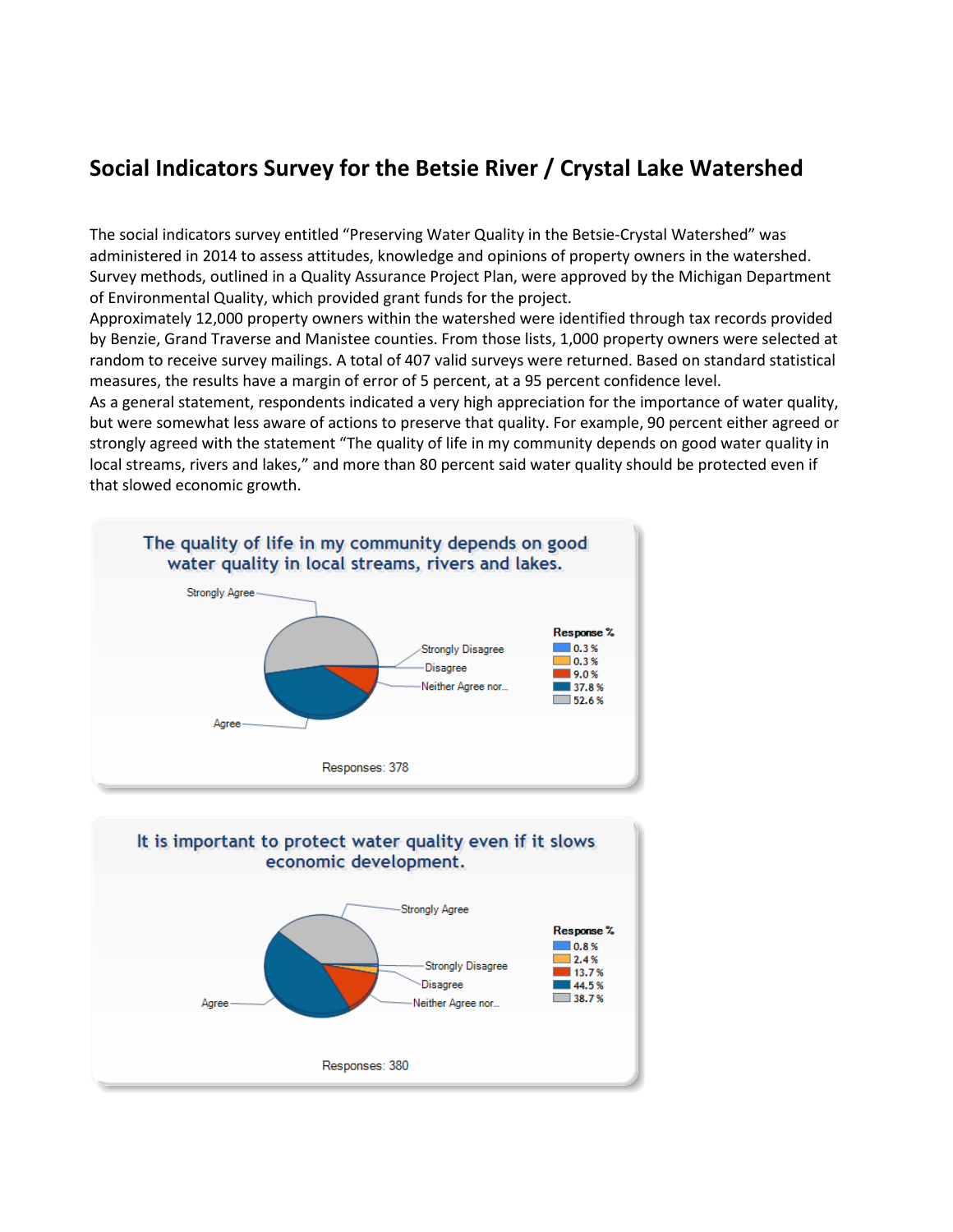Asked to rate the quality of the local water for various activities, respondents gave the highest marks to "For Scenic Beauty" (94.7 percent "good") and "For Canoeing, Kayaking, other Boating" (86.8 percent "good"). A majority of respondents rated water quality as "good" for all listed conditions.



The most serious "water Impairment" was judged to be Swimmer's Itch, rated by 35.3 percent as a "severe" problem and by 30.2 percent as a moderate problem. Invasive species and pesticides were the second and third most serious impairments, according to the survey.



Asked to rate 15 potential sources of water pollution, respondents ranked "Droppings from geese, ducks and other waterfowl" as the most problematic, followed by "Improperly maintained septic systems" and "Excessive use of lawn fertilizers and/or pesticides." The phrasing of the question asked whether each potential source was: "Not a problem"; "A slight problem"; "A moderate problem"; or "A severe problem." On average, each of the potential sources was rated as less than a moderate problem, with most falling somewhere between slight and moderate.

A related query asked about the consequences of poor water quality (e.g. polluted swimming areas; contaminated fish, etc.). "Excessive aquatic plants and algae" was rated as the most problematic consequence. About a third of respondents considered this to be a moderate or severe problem, while 42 percent considered it a slight problem or not a problem.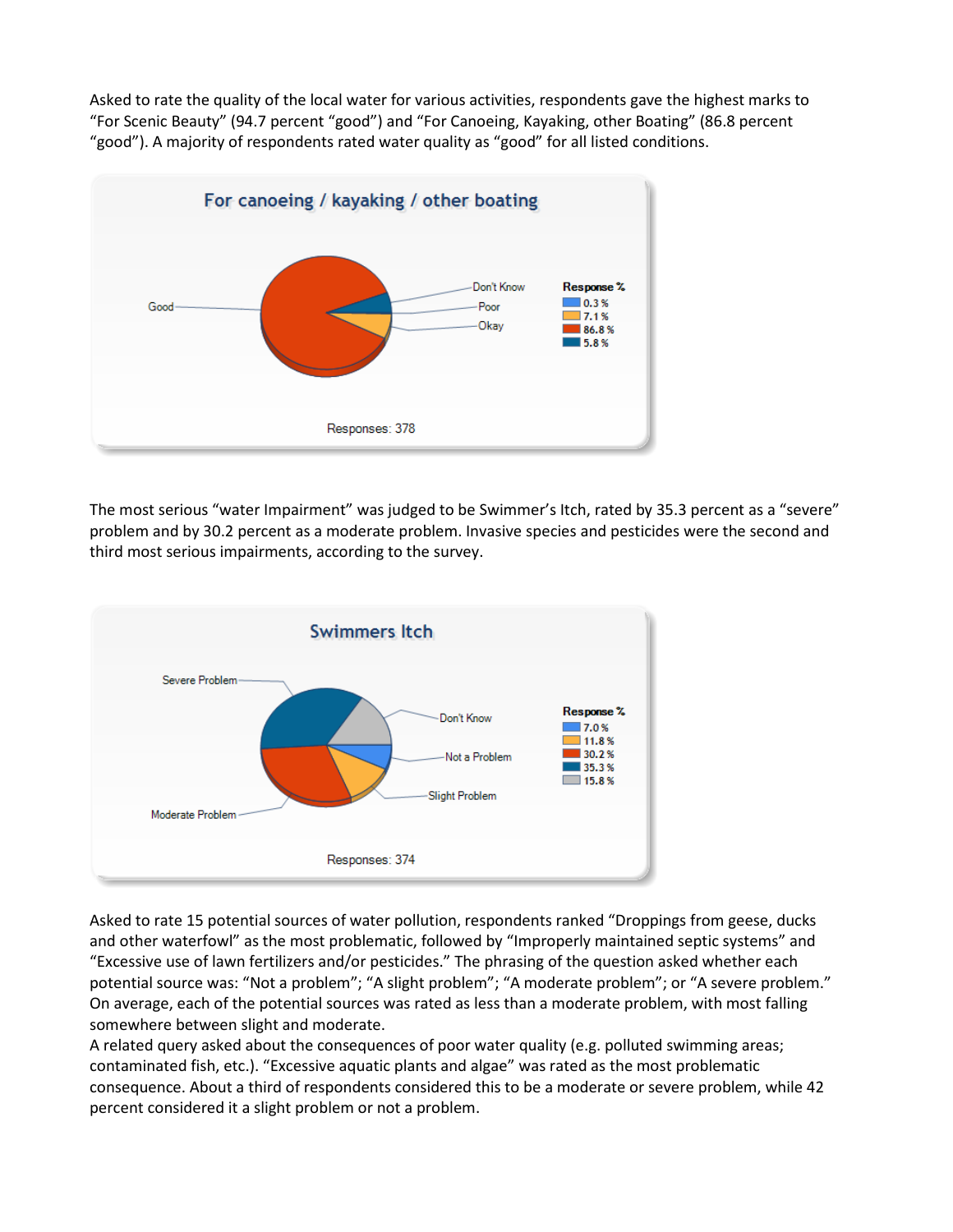It is noted that significant percentages of respondents answered "Don't know," to the questions about sources and consequences of pollution. This lack of knowledge is a challenge to be addressed in the Information/Education component of the Watershed Management Plan.

A series of survey questions asked property owners about their familiarity with two common practices to preserve water quality: Regular septic system maintenance, and restoration of native plant species. More than half indicated they have their septic system serviced regularly, and 16.5 percent indicated the practice was not relevant for their property, presumably because those properties are served by municipal systems. The remaining 28 percent indicated they were unaware of the need for regular servicing or were not following the practice. Cost was the most commonly cited reason for failing to follow the best practice. On the question of native plant restoration, only 15 percent indicated they currently use the practice, while more than 70 percent indicated they were unfamiliar or only somewhat familiar with it.

The information/Education section of the WMP should respond to these findings by providing practical guidance on how to achieve these best management practices, as well as the information to show the links between property management and high water quality.

Interestingly, the survey indicates that property owners are likely to adopt best management practices, if they understand the positive impact of those practices. More than 90 percent of respondents agreed or strongly agreed with the statement "It is my personal responsibility to help protect water quality." Additionally, nearly 50 percent indicated they would accept higher taxes or fees to protect water quality.

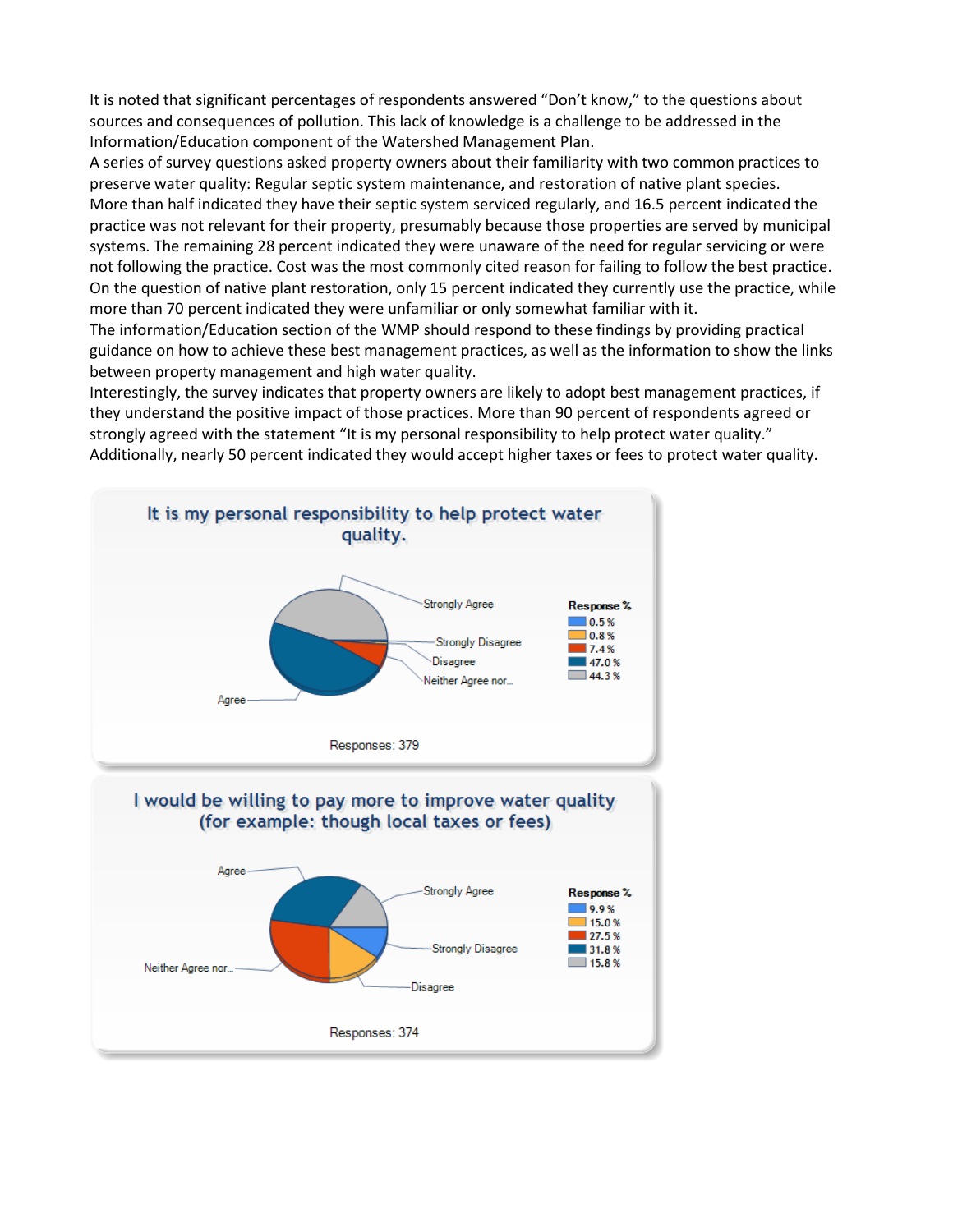In conveying Informational and Educational messages to the public, the survey indicates that the most trusted sources are the local Conservation Districts, the local watershed project, and University Extension. An effective Information/Education plan in the Betsie River /Crystal Lake Watershed should make use of the services of those three entities.

The Watershed Plan Steering Committee chose to administer the survey to owners of property throughout the watershed – including those who own recreational or vacation property locally but reside elsewhere for part or all of the year.

This decision was based on the understanding that property owners have the greatest impact on land use practices that affect water quality. It is noted that the region is a popular retirement and vacation destination. This tends to skew property ownership demographics toward higher age and income cohorts than if the survey had been administered only to full-time watershed residents.

The median age of respondents was 62.7 years (minimum: 28 years; maximum 96 years). In terms of education, 56 percent had at least a four-year college degree.



Respondents' properties were in a diversity of locations: 23.7 percent were in a town, village or city; 40.1 percent were isolated, non-farm properties; 33.8 percent were in rural subdivisions; and 2.4 percent were described as farms. About 70 percent of the properties were less than 5 acres in size, and respondents indicated they had owned the property an average of about 17 years.

Full survey results are presented below.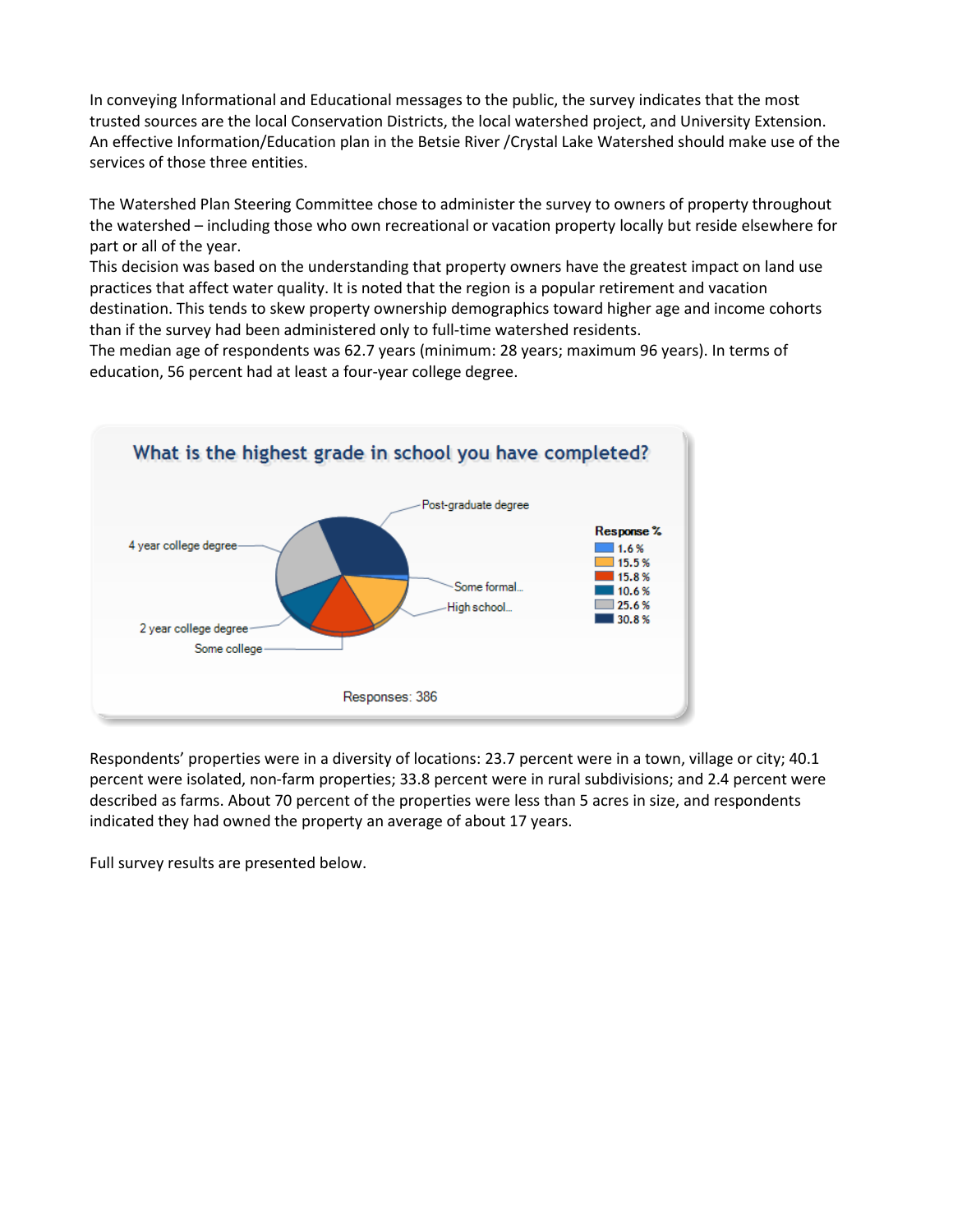# **Preserving water quality in the Betsie-Crystal Watershed**

# **Rating of Water Quality**

#### *Overall, how would you rate the quality of the water in your area?*

| <b>Question #</b>                                | Poor<br>(1) | Okay<br>(2)    | Good<br>(3) | Don't Know<br>(9) | Mean<br>(SD) | Valid<br>Responses<br>Total<br>Responses |
|--------------------------------------------------|-------------|----------------|-------------|-------------------|--------------|------------------------------------------|
| 1. For canoeing /<br>kayaking / other<br>boating | 0.3         | 7.1            | 86.8        | 5.8               | 2.92(0.28)   | 356 / 378                                |
| 2. For eating<br>locally caught fish             | 1.3         | 18.3           | 60.8        | 19.6              | 2.74(0.48)   | 304 / 378                                |
| 3. For swimming                                  | 5.6         | 28.2           | 59.9        | 6.2               | 2.58(0.6)    | 349 / 372                                |
| 4. For picnicking<br>and family<br>activities    | 0.8         | 10.1           | 85.4        | 3.7               | 2.88(0.35)   | 363 / 377                                |
| 5. For fish habitat                              | 1.3         | 20.7           | 56.2        | 21.8              | 2.7(0.49)    | 295 / 377                                |
| 6. For scenic<br>beauty                          | 0.3         | $\overline{4}$ | 94.7        | 1.1               | 2.95(0.22)   | 374 / 378                                |

### Your Water Resources

- *1. Of these activities, which is the most important to you? (Responses: 251)*
- **15.1%** For canoeing / kayaking / other boating
- **10.8%** For eating locally caught fish
- **23.9%** For swimming
- **5.6%** For picnicking and family activities
- **13.1%** For fish habitat
- **31.5%** For scenic beauty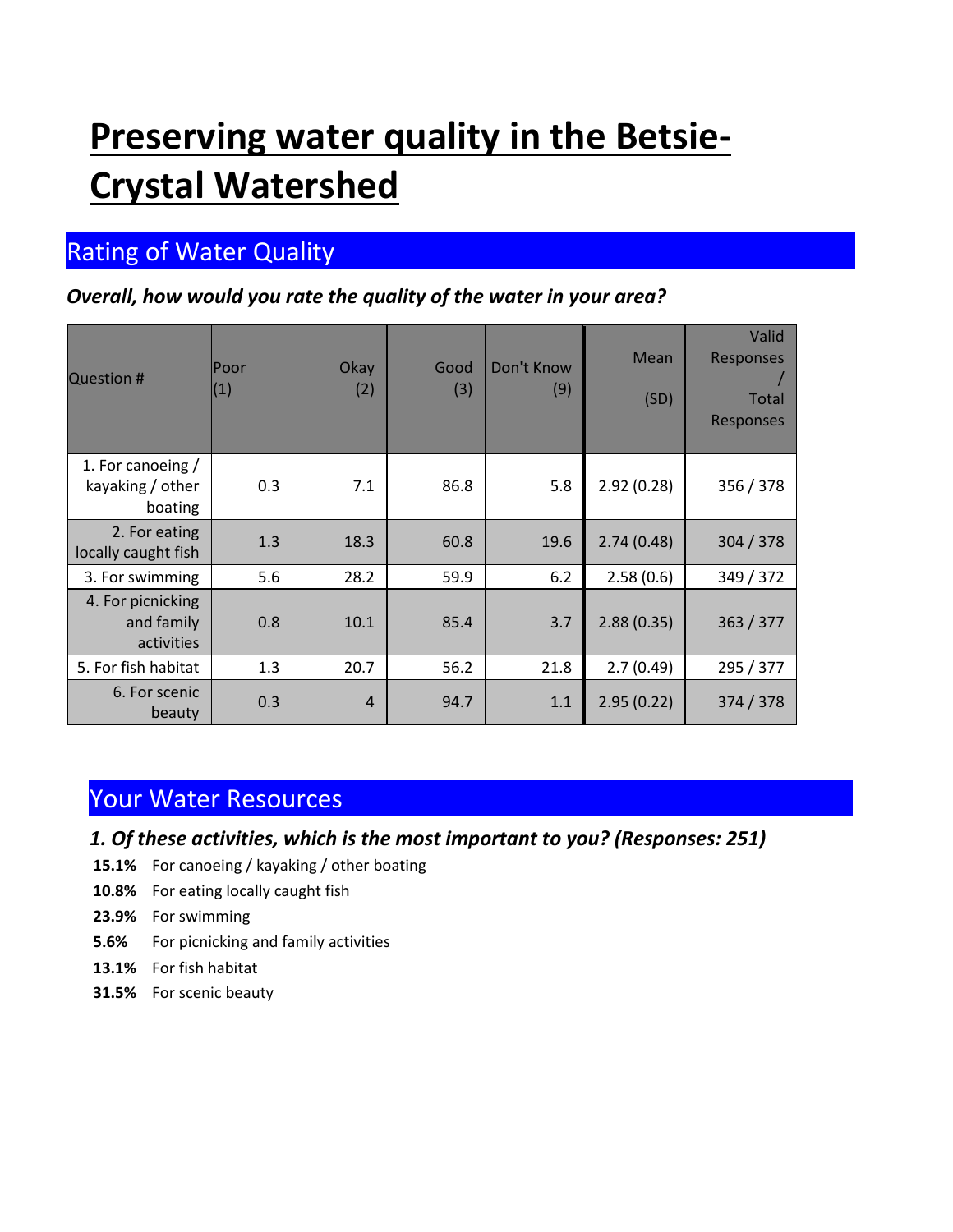# Your Opinions

#### *Please indicate your level of agreement or disagreement with the statements below.*

| <b>Question #</b>                                                                                                 | Strongly<br><b>Disagree</b><br>(1) | <b>Disagree</b><br>(2) | Neither<br>Agree<br>nor<br><b>Disagree</b><br>(3) | Agree<br>(4) | Strongly<br>Agree<br>(5) | <b>Mean</b><br>(SD) | Valid<br><b>Responses</b><br>Total<br><b>Responses</b> |
|-------------------------------------------------------------------------------------------------------------------|------------------------------------|------------------------|---------------------------------------------------|--------------|--------------------------|---------------------|--------------------------------------------------------|
| 1. The way that I care for my<br>lawn and yard can influence<br>water quality in local streams<br>land lakes.     | 2.6                                | 5                      | 11.3                                              | 42           | 39.1                     | 4.1<br>(0.97)       | 379 / 379                                              |
| 2. Using recommended<br>management practices on<br>farms improves water<br>quality.                               | 0.3                                | 2.1                    | 11.2                                              | 44.4         | 42                       | 4.26<br>(0.76)      | 376 / 376                                              |
| 3. It is my personal<br>responsibility to help protect<br>water quality.                                          | 0.5                                | 0.8                    | 7.4                                               | 47           | 44.3                     | 4.34<br>(0.7)       | 379 / 379                                              |
| 4. It is important to protect<br>water quality even if it slows<br>economic development.                          | 0.8                                | 2.4                    | 13.7                                              | 44.5         | 38.7                     | 4.18<br>(0.81)      | 380 / 380                                              |
| 5. My actions have an impact<br>on water quality.                                                                 | 0.5                                | 2.4                    | 7.4                                               | 51.5         | 38.2                     | 4.24<br>(0.74)      | 377 / 377                                              |
| 6. I would be willing to pay<br>more to improve water<br>quality (for example: though<br>local taxes or fees)     | 9.9                                | 15                     | 27.5                                              | 31.8         | 15.8                     | 3.29<br>(1.19)      | 374 / 374                                              |
| 7. I would be willing to<br>change the way I care for my<br>lawn and yard to improve<br>water quality.            | 1.9                                | 6.2                    | 23.2                                              | 42.3         | 26.4                     | 3.85<br>(0.95)      | 371/371                                                |
| 8. I would be willing to<br>change management<br>practices to improve water<br>quality.                           | 0.8                                | 2.7                    | 28                                                | 43.1         | 25.3                     | 3.89<br>(0.84)      | 371 / 371                                              |
| 9. The quality of life in my<br>community depends on good<br>water quality in local<br>streams, rivers and lakes. | 0.3                                | 0.3                    | 9                                                 | 37.8         | 52.6                     | 4.42<br>(0.69)      | 378 / 378                                              |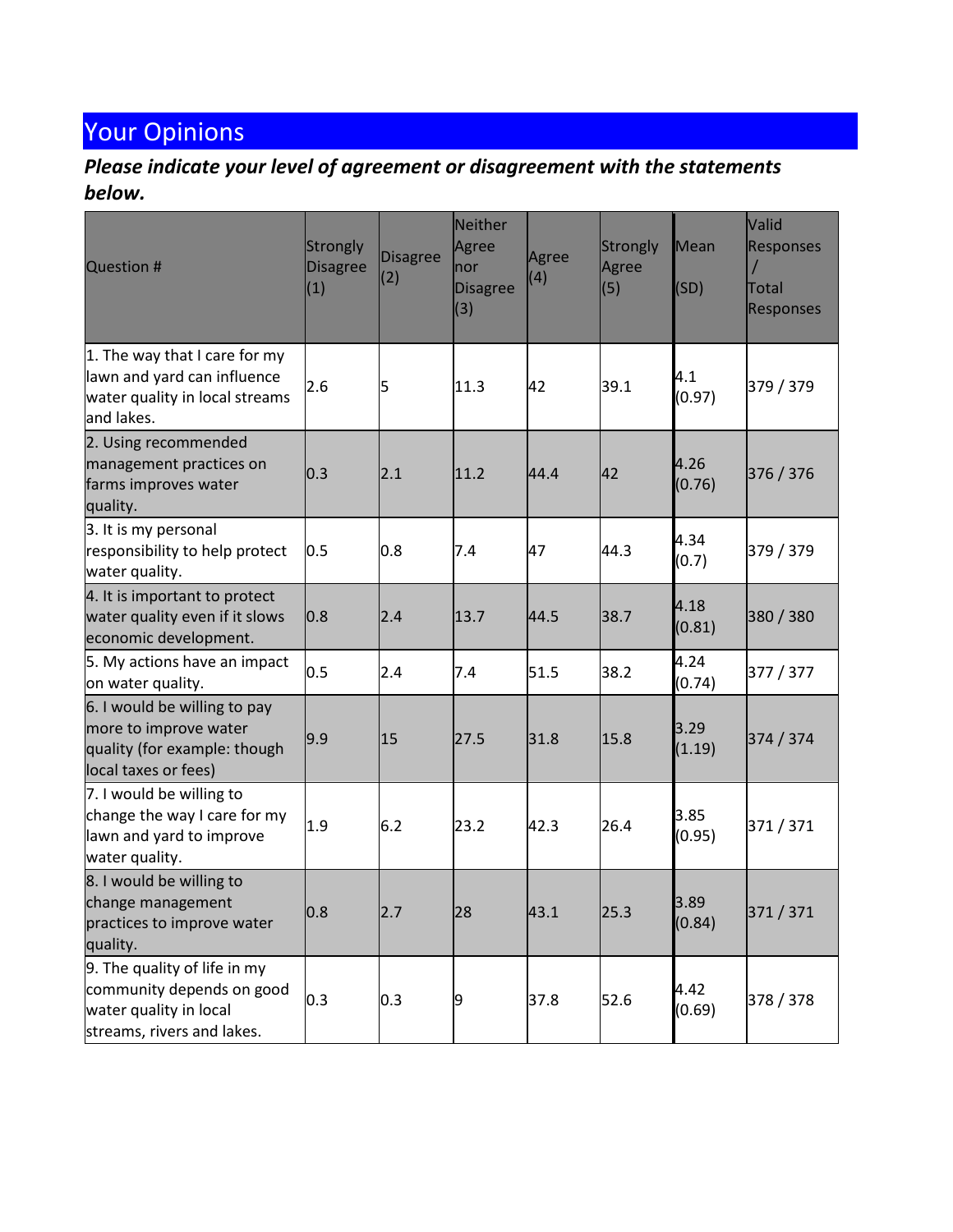## Water Impairments

*Below is a list of water pollutants and conditions that are generally present in water bodies to some extent. The pollutants and conditions become a problem when present in excessive amounts. In your opinion, how much of a problem are the following water impairments in your area?*

| <b>Question #</b>                                                      | Not a<br>Problem<br>(1) | Slight<br>Problem<br>(2) | Moderate<br>Problem<br>(3) | Severe<br>Problem<br>(4) | Don't<br>Know<br>(9) | Mean<br>(SD)   | Valid<br><b>Responses</b><br>Total<br><b>Responses</b> |
|------------------------------------------------------------------------|-------------------------|--------------------------|----------------------------|--------------------------|----------------------|----------------|--------------------------------------------------------|
| 1. Sedimentation (dirt and<br>soil) in the water                       | 20.3                    | 26.2                     | 25.4                       | 5.3                      | 22.7                 | 2.2<br>(0.91)  | 289 / 374                                              |
| 2. Phosphorus                                                          | 7.6                     | 11.9                     | 14.9                       | 7.6                      | 58                   | 2.54<br>(0.99) | 155 / 369                                              |
| 3. Bacteria and viruses in the<br>water (such as E.coli /<br>coliform) | 18.9                    | 16.5                     | 17.3                       | 9.7                      | 37.6                 | 2.29<br>(1.06) | 231/370                                                |
| 4. Trash or debris in the<br>water                                     | 23.9                    | 34.3                     | 22.8                       | 8.6                      | 10.5                 | 2.18<br>(0.94) | 334 / 373                                              |
| 5. Oil and grease.                                                     | 30.6                    | 22.6                     | 11                         | 7.5                      | 28.2                 | 1.94(1)        | 267 / 372                                              |
| 6. Cloudiness of the water                                             | 38.5                    | 28                       | 12.7                       | 2.4                      | 18.3                 | 1.74<br>(0.83) | 303 / 371                                              |
| 7. Mercury                                                             | 11.9                    | 7.6                      | 7.6                        | 6.8                      | 66.2                 | 2.27<br>(1.15) | 125 / 370                                              |
| 8. Algae in the water                                                  | 17.7                    | 30.3                     | 22.3                       | 4.8                      | 24.9                 | 2.19<br>(0.87) | 280 / 373                                              |
| 9. Invasive aquatic plants<br>and animals                              | 8                       | 12.1                     | 28.2                       | 26.8                     | 24.9                 | 2.98<br>(0.97) | 280 / 373                                              |
| 10. Habitat alteration<br>harming local fish                           | 11.8                    | 15.5                     | 18.2                       | 10.7                     | 43.7                 | 2.5<br>(1.03)  | 210 / 373                                              |
| 11. High water temperature                                             | 37.2                    | 10.9                     | 10.1                       | 3.3                      | 38.5                 | 1.67<br>(0.94) | 225 / 366                                              |
| 12. Pesticides                                                         | 9.5                     | 12.2                     | 18.6                       | 11.9                     | 47.8                 | 2.63<br>(1.03) | 193 / 370                                              |
| 13. High water levels causing<br>erosion                               | 34                      | 18.9                     | 14.3                       | 8.1                      | 24.8                 | 1.95<br>(1.04) | 279 / 371                                              |
| 14. Low water levels<br>harming fish habitat and-or<br>access          | 25.9                    | 17                       | 17.3                       | 8.4                      | 31.5                 | 2.12<br>(1.05) | 254 / 371                                              |
| 15. Swimmers Itch                                                      | 7                       | 11.8                     | 30.2                       | 35.3                     | 15.8                 | 3.11<br>(0.94) | 315 / 374                                              |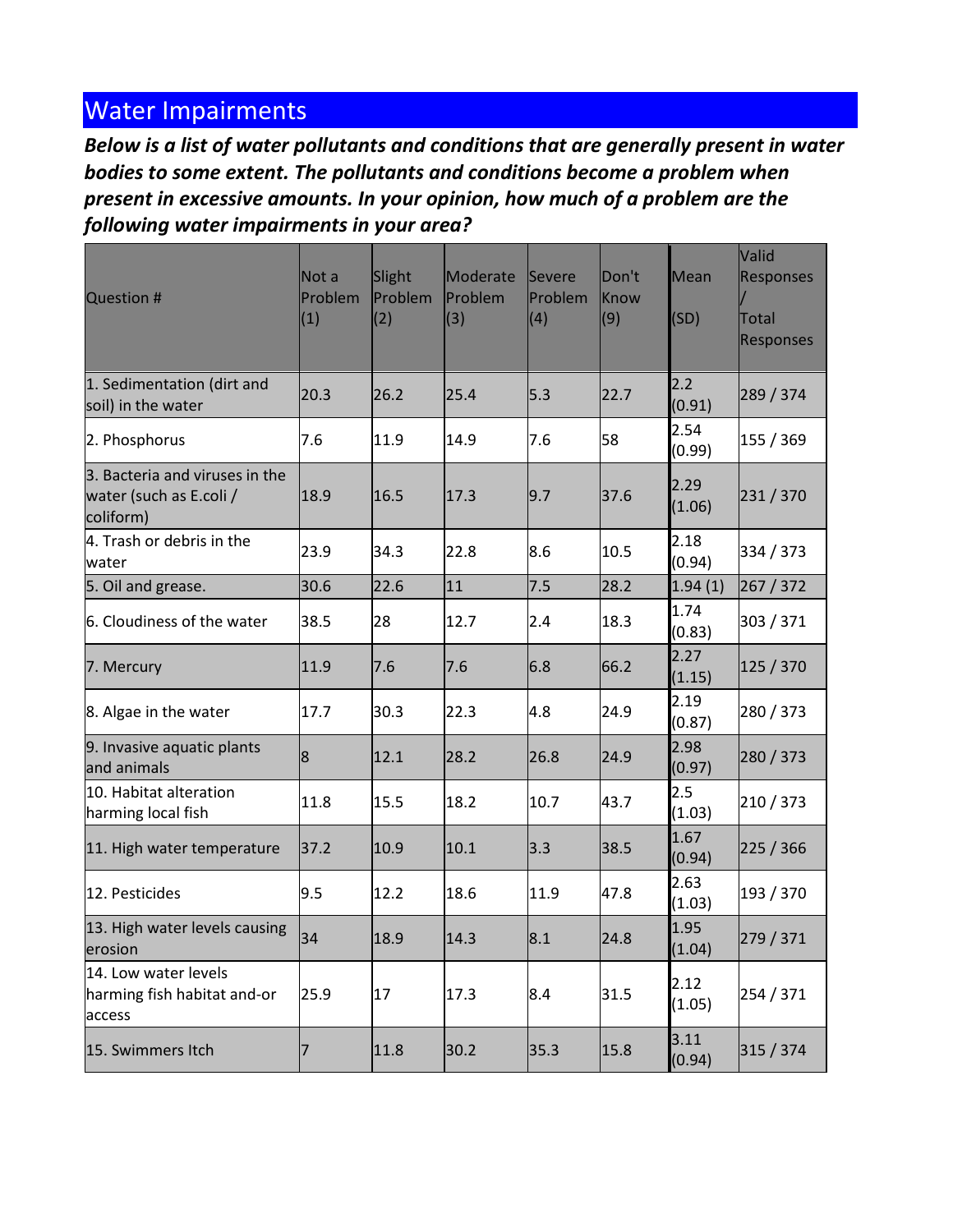# Sources of Water Pollution

*The items listed below are sources of water quality pollution across the country. In your opinion, how much of a problem are the following sources in your area?*

| <b>Question #</b>                                                        | Not a<br>Problem<br>(1) | Slight<br>Problem<br>(2) | Moderate<br>Problem<br>(3) | Severe<br>Problem<br>(4) | Don't<br>Know<br>(9) | Mean<br>(SD)   | Valid<br><b>Responses</b><br>Total<br><b>Responses</b> |
|--------------------------------------------------------------------------|-------------------------|--------------------------|----------------------------|--------------------------|----------------------|----------------|--------------------------------------------------------|
| 1. Discharges from industry<br>linto streams and lakes                   | 27.6                    | 17.2                     | 14.9                       | 7.2                      | 33.2                 | 2.02<br>(1.03) | 252 / 377                                              |
| 2. Discharges from sewage<br>treatment plants                            | 24.8                    | 15.2                     | 12.5                       | 9.1                      | 38.4                 | 2.1<br>(1.09)  | 231/375                                                |
| 3. Soil erosion from<br>construction sites                               | 24.2                    | 26.1                     | 10.5                       | 4.6                      | 34.7                 | 1.93<br>(0.9)  | 243 / 372                                              |
| 4. Soil erosion from farm<br>fields                                      | 20.5                    | 20.8                     | 15.5                       | 3.7                      | 39.5                 | 2.04<br>(0.92) | 227 / 375                                              |
| 5. Soil erosion from<br>shorelines and/or<br>streambanks                 | 17.3                    | 27.1                     | 20.6                       | 6.8                      | 28.2                 | 2.23<br>(0.92) | 265 / 369                                              |
| 6. Excessive use of lawn<br>fertilizers and/or pesticides                | 8                       | 20.8                     | 22.9                       | 14.1                     | 34.1                 | 2.66<br>(0.95) | 247 / 375                                              |
| 7. Improperly maintained<br>septic systems                               | 8                       | 17.4                     | 20.6                       | 13.9                     | 40.1                 | 2.67<br>(0.98) | 224 / 374                                              |
| 8. Stormwater runoff from<br>streets and/or highways                     | 15.2                    | 23.1                     | 22.6                       | 7.7                      | 31.4                 | 2.33<br>(0.94) | 258 / 376                                              |
| 9. Street salt and sand                                                  | 12.8                    | 24.5                     | 23.7                       | 8.2                      | 30.9                 | 2.4<br>(0.92)  | 260 / 376                                              |
| 10. Droppings from geese,<br>ducks and other waterfowl                   | 9.9                     | 20.6                     | 33.2                       | 19.8                     | 16.4                 | 2.75<br>(0.95) | 312/373                                                |
| 11. Specialty crop<br>production (horticulture,<br>citrus, nuts, fruits) | 22.9                    | 12.8                     | 7.5                        | 1.9                      | 54.9                 | 1.74<br>(0.88) | 169 / 375                                              |
| 12. Highway/road/bridge<br>runoff                                        | 15.2                    | 25.3                     | 16.8                       | 5.1                      | 37.6                 | 2.19<br>(0.9)  | 234 / 375                                              |
| 13. Removal of riparian<br>vegetation                                    | 13.5                    | 15.9                     | 14.1                       | 4.3                      | 52.2                 | 2.19<br>(0.95) | 177 / 370                                              |
| 14. Fueling of boats                                                     | 17.9                    | 28                       | 19.5                       | 6.7                      | 28                   | 2.21<br>(0.92) | 270 / 375                                              |
| 15. Turf management (golf<br>courses, sports fields)                     | 20.1                    | 21.2                     | 15.5                       | 7                        | 36.2                 | 2.15<br>(0.99) | 238 / 373                                              |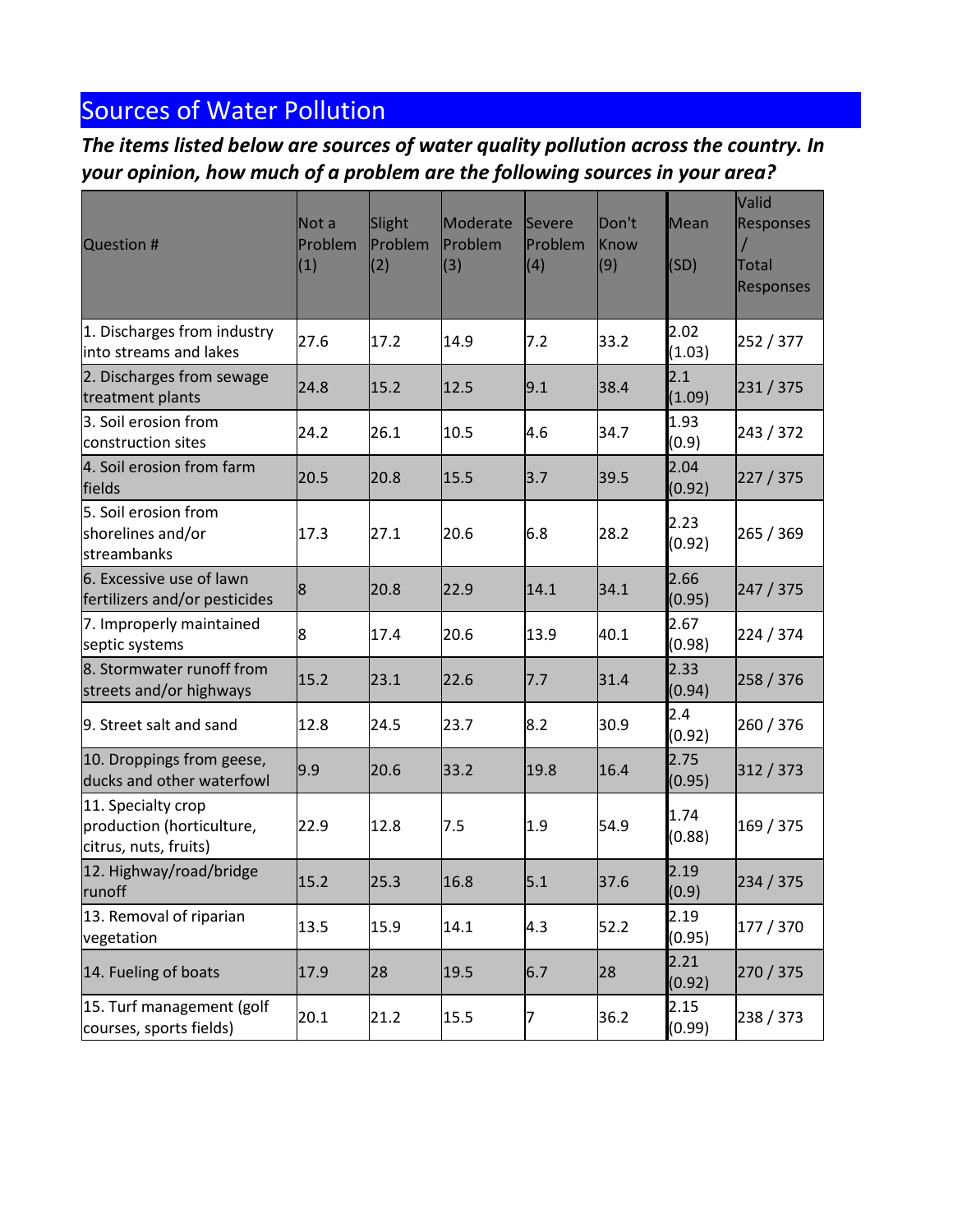# Consequences of Poor Water Quality

*Poor water quality can lead to a variety of consequences for communities. In your opinion, how much of a problem are the following issues in your area?*

| <b>Question #</b>                                    | lNot a<br>Problem<br>(1) | Slight<br>Problem<br>(2) | Moderate<br>Problem<br>(3) | <b>Severe</b><br>Problem<br>(4) | Don't<br>lKnow<br>(9) | <b>Mean</b><br>(SD) | Valid<br><b>Responses</b><br>Total<br><b>Responses</b> |
|------------------------------------------------------|--------------------------|--------------------------|----------------------------|---------------------------------|-----------------------|---------------------|--------------------------------------------------------|
| 1. Polluted swimming areas                           | 33                       | 26.3                     | 14.4                       | 8.2                             | 18.1                  | 1.97<br>(0.99)      | 308 / 376                                              |
| 2. Contaminated fish                                 | 25.9                     | 23                       | 11.5                       | 6.1                             | 33.4                  | 1.97<br>(0.97)      | 249 / 374                                              |
| 3. Loss of desirable fish<br>species                 | 18.1                     | 18.1                     | 18.1                       | 9.3                             | 36.4                  | 2.29<br>(1.04)      | 239 / 376                                              |
| 4. Reduced beauty of lakes<br>lor streams            | 41.6                     | 25.7                     | 13.1                       | 8                               | 11.5                  | 1.86<br>(0.98)      | 330 / 373                                              |
| 5. Reduced quality of water<br>recreation activities | 33.3                     | 27.7                     | 14                         | 9.4                             | 15.6                  | 1.99(1)             | 314 / 372                                              |
| 6. Excessive aquatic plants<br>or algae              | 15.5                     | 26.7                     | 24.6                       | 10.4                            | 22.7                  | 2.39<br>(0.95)      | 289 / 374                                              |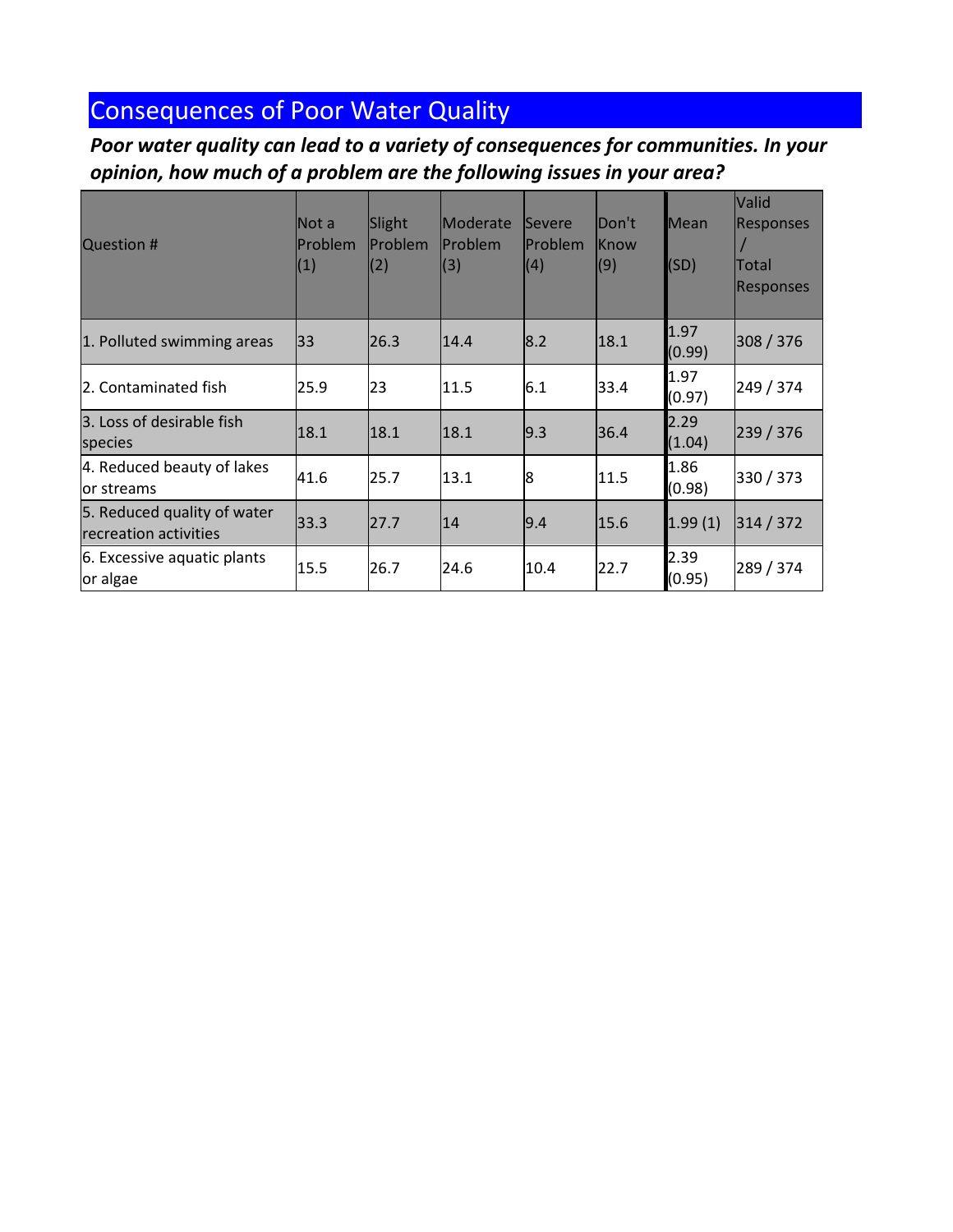# **Practices to Improve Water Quality**

### *Please indicate which statement most accurately describes your level of experience with each practice listed below.*

| <b>Question #</b>                                                                                    | <b>Not</b><br>relevan<br>t for my<br>propert<br>(9) | Never<br>heard of<br>lit<br>(1) | Somew<br>hat<br>familiar<br>with it<br>(2) | Know<br>how to<br>use it;<br>not<br>using it<br>(3) | Currentl<br>y use it<br>(4) | Mean<br>(SD)   | <b>Valid Responses</b><br><b>Total Responses</b> |
|------------------------------------------------------------------------------------------------------|-----------------------------------------------------|---------------------------------|--------------------------------------------|-----------------------------------------------------|-----------------------------|----------------|--------------------------------------------------|
| 1. Following the<br>manufacturer's instructions<br>when fertilizing lawn or<br>garden                | 33.3                                                | 0                               | 7.6                                        | 23.4                                                | 35.7                        | 3.42<br>(0.69) | 256 / 384                                        |
| 2. Create a rain garden                                                                              | 30.5                                                | 38.3                            | 15.1                                       | 13.8                                                | 2.3                         | 1.72<br>(0.9)  | 267 / 384                                        |
| 3. Keep grass clippings and<br>leaves out of the roads,<br>ditches, and gutters                      | 36                                                  | 3.9                             | 11                                         | 7.8                                                 | 41.3                        | 3.35<br>(0.97) | 245 / 383                                        |
| 4. Follow pesticide<br>application instructions for<br>lawn and garden                               | 33.5                                                | 0.8                             | 7                                          | 22.9                                                | 35.8                        | 3.41<br>(0.72) | 256 / 385                                        |
| 5. Use phosphate free<br>fertilizer                                                                  | 38.7                                                | 5.3                             | 9.1                                        | 24.5                                                | 22.4                        | 3.04<br>(0.93) | 230/375                                          |
| 6. Properly dispose of<br>household waste (chemicals,<br>batteries, florescent light<br>bulbs, etc.) | 10.4                                                | 0.5                             | 8.6                                        | 7.6                                                 | 72.8                        | 3.71<br>(0.66) | 343 / 383                                        |
| 7. Stabilize and protect<br>streambanks and/or<br>shorelines                                         | 53.7                                                | 3.2                             | 15.7                                       | 8.2                                                 | 19.1                        | 2.94<br>(1.02) | 174 / 376                                        |
| 8. Establish riparian<br>vegetation                                                                  | 41.6                                                | 24.3                            | 17.3                                       | 8.3                                                 | 8.5                         | 2.02<br>(1.07) | 219 / 375                                        |
| 9. Restore/enhance wetland                                                                           | 62.2                                                | 2.4                             | 20.6                                       | l9                                                  | 5.8                         | 2.48<br>(0.83) | 143 / 378                                        |
| 10. Plant vegetated riparian<br>buffer                                                               | 45                                                  | 23.8                            | 16.7                                       | 8.2                                                 | 6.3                         | 1.95<br>(1.02) | 208 / 378                                        |
| 11. Protect streambanks<br>and/or shorelines with<br>vegetation                                      | 56.2                                                | 2.9                             | 19.5                                       | $\overline{9}$                                      | 12.4                        | 2.7<br>(0.96)  | 166 / 379                                        |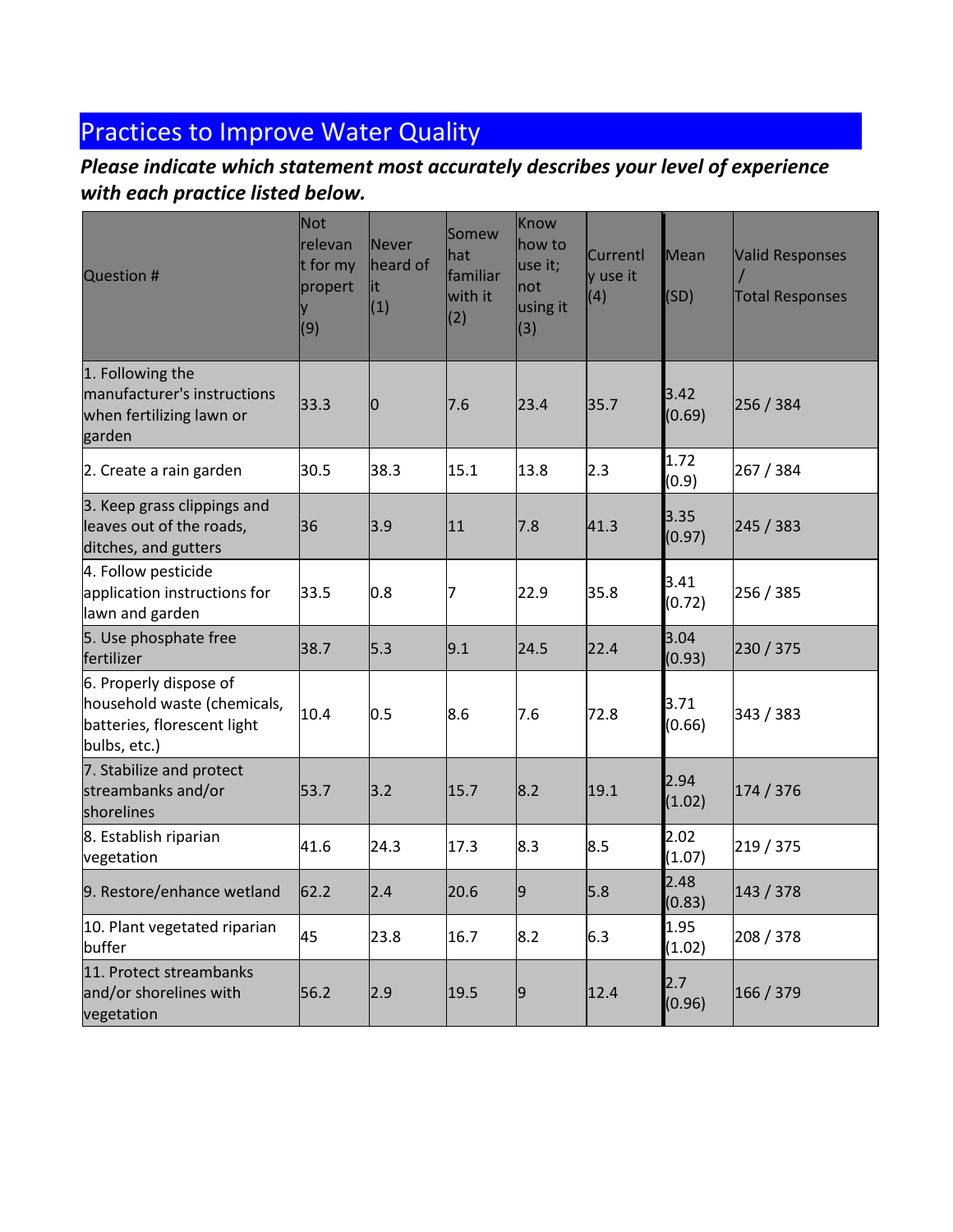# Specific Constraints of Practices

#### *Regular Septic System Servicing: Having septic system thoroughly cleaned every 3- 5 years to remove all the sludge, effluent and scum from the tank.*

1. How familiar are you with this practice? (Responses: 389)

- **16.5%** Not relevant
- **4.9%** Never heard of it
- **13.6%** Somewhat familiar with it
- 10% Know how to use it; not using it
- **55%** Currently use it

2. If the practice is not relevant, please explain why.

3. Are you willing to try this practice? (Responses: 322)

- **73%** Yes or already do
- **18.3%** Maybe

**8.7%** No

#### *How much do the following factors limit your ability to implement this practice?*

| <b>Question #</b>                                   | Not at<br>lall<br>(4) | A little<br>(3) | lSome<br>(2) | A lot<br>(1) | Don't<br>Know<br>(9) | Mean<br>(SD)   | <b>Valid</b><br><b>Responses</b><br>Total<br><b>Responses</b> |
|-----------------------------------------------------|-----------------------|-----------------|--------------|--------------|----------------------|----------------|---------------------------------------------------------------|
| 4. Don't know how to do it                          | 61.3                  | 7.3             | 12.5         | 6.3          | 12.5                 | 3.41<br>(0.98) | 251 / 287                                                     |
| 5. Time required                                    | 60.3                  | 10.7            | 11.7         | 4.5          | 12.8                 | 3.45<br>(0.91) | 253 / 290                                                     |
| 6. Cost                                             | 33.4                  | 12.7            | 19.7         | 23.1         | 11                   | 2.64<br>(1.23) | 266 / 299                                                     |
| 7. The features of my property<br>make it difficult | 62.9                  | 11              | 7.2          | 4.8          | 14.1                 | 3.54<br>(0.87) | 250 / 291                                                     |
| 8. Insufficient proof of water<br>quality benefit   | 54.8                  | 7.6             | 9.3          | 5.9          | 22.4                 | 3.44<br>(0.97) | 225 / 290                                                     |
| 9. Desire to keep things the<br>way they are        | 61.9                  | 6.2             | 10           | 10.7         | 11.3                 | 3.34<br>(1.08) | 258 / 291                                                     |
| 10. Physical or health<br>llimitations              | 72.3                  | 5.1             | 8.2          | 6.8          | 7.5                  | 3.54<br>(0.93) | 270 / 292                                                     |
| 11. Hard to use with my<br>farming system           | 74.2                  | 1.8             | 2.2          | 1.1          | 20.8                 | 3.88<br>(0.49) | 221/279                                                       |
| 12. Lack of equipment                               | 62.3                  | 3.9             | 6.3          | 9.5          | 18                   | 3.45<br>(1.05) | 233 / 284                                                     |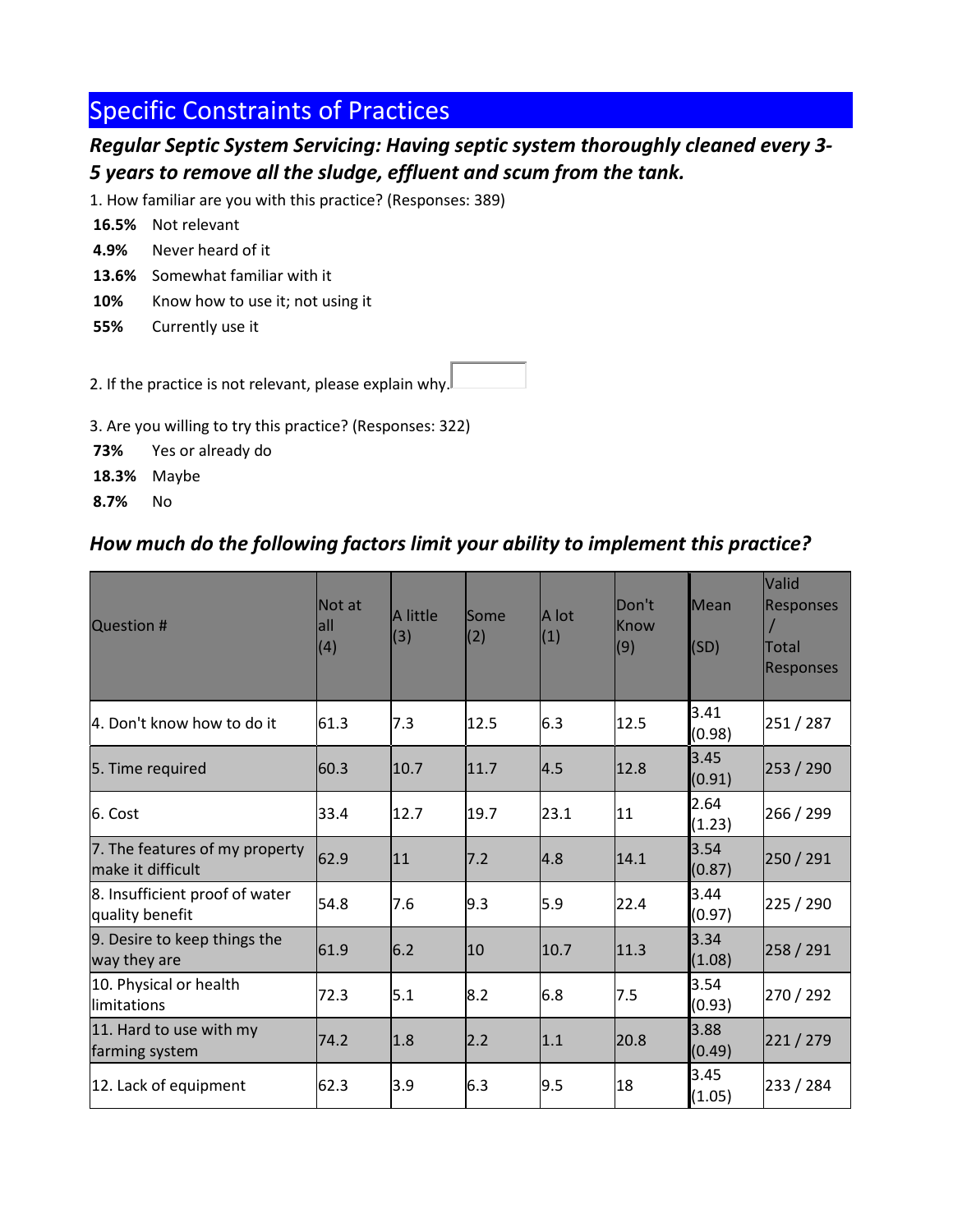#### *Native Plant Communities Restoration: Restore plant species in a manner designed to produce plant communities comprised of native species.*

13. How familiar are you with this practice? (Responses: 373)

- **7%** Not relevant
- **23.9%** Never heard of it
- **46.6%** Somewhat familiar with it
- **7.5%** Know how to use it; not using it
- **15%** Currently use it

14. If the practice is not relevant, please explain why.

15. Are you willing to try this practice? (Responses: 355)

**44.2%** Yes or already do

**44.8%** Maybe

**11%** No

#### *How much do the following factors limit your ability to implement this practice?*

| Question #                                           | Not at<br>lall<br>(4) | A little<br>(3) | lSome<br>(2) | A lot<br>(1) | <b>Don't</b><br>Know<br>(9) | Mean<br>(SD)   | Valid<br><b>Responses</b><br><b>Total</b><br><b>Responses</b> |
|------------------------------------------------------|-----------------------|-----------------|--------------|--------------|-----------------------------|----------------|---------------------------------------------------------------|
| 16. Don't know how to do it                          | 127.8                 | 13.5            | 20.5         | 18.3         | 19.9                        | 2.63<br>(1.18) | 262 / 327                                                     |
| 17. Time required                                    | 30                    | 17.5            | 19.4         | 14.4         | 18.8                        | 2.78<br>(1.13) | 260 / 320                                                     |
| 18. Cost                                             | 26.6                  | 14.1            | 21.2         | 19.1         | 19.1                        | 2.59<br>(1.17) | 259 / 320                                                     |
| 19. The features of my<br>property make it difficult | 42.2                  | 10.1            | 13.5         | 9.8          | 24.5                        | 3.12<br>(1.12) | 247 / 327                                                     |
| 20. Insufficient proof of water<br>quality benefit   | <b>45</b>             | 8.8             | 8.4          | 6.9          | 30.9                        | 3.33<br>(1.03) | 221/320                                                       |
| 21. Desire to keep things the<br>way they are        | 52.6                  | 9.7             | 14.3         | 9.3          | 14                          | 3.23<br>(1.08) | 276 / 321                                                     |
| 22. Physical or health<br>limitations                | 57.9                  | 8.4             | 13.4         | 8.7          | 11.5                        | 3.31<br>(1.05) | 284 / 321                                                     |
| 23. Hard to use with my<br>farming system            | 63.5                  | 2.3             | 2.6          | 1.3          | 30.3                        | 3.83<br>(0.57) | 212 / 304                                                     |
| 24. Lack of equipment                                | 45.1                  | 8.6             | 8.3          | 9.5          | 28.6                        | 3.25<br>(1.11) | 225 / 315                                                     |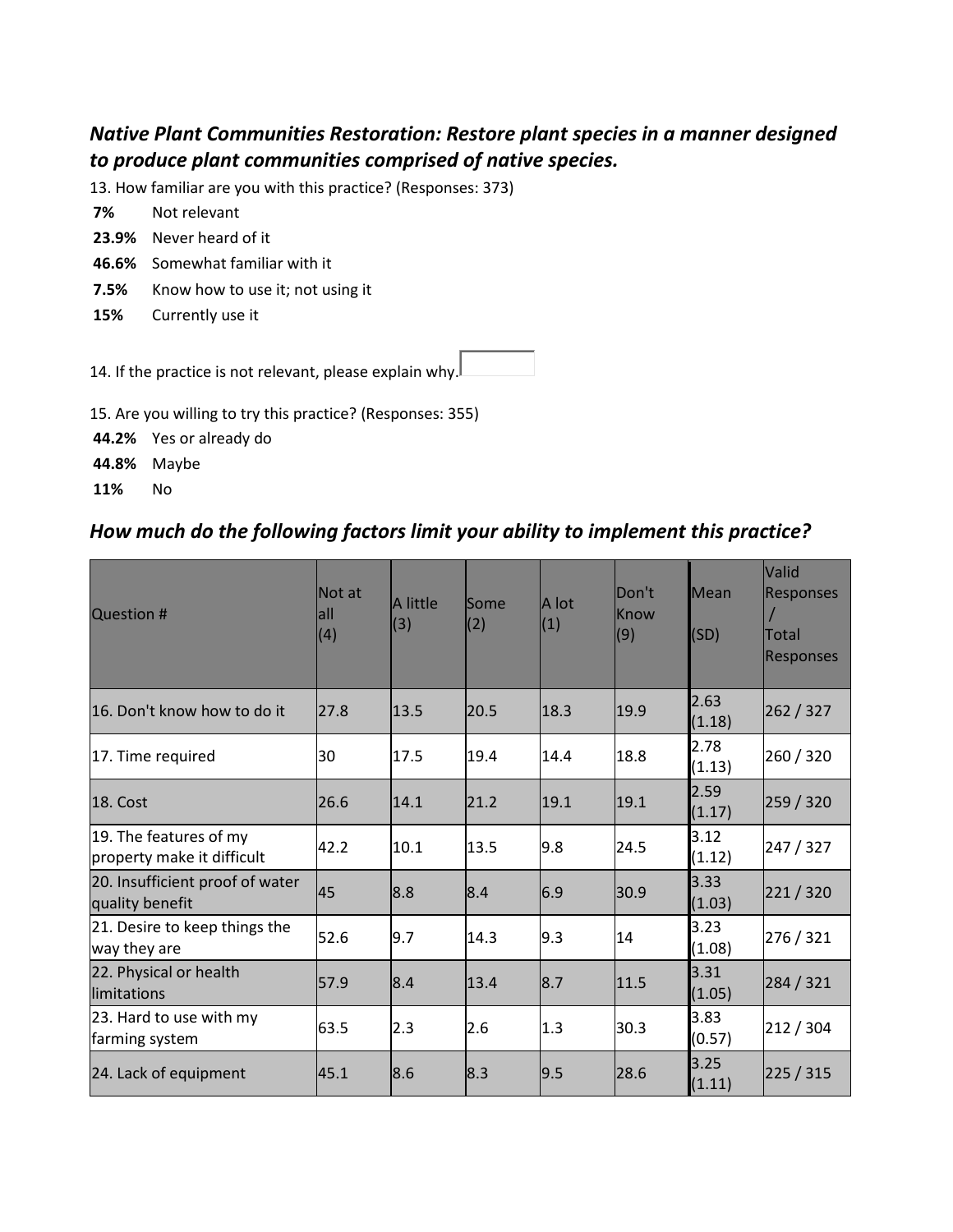# Making Decisions for my Property

### *In general, how much does each issue limit your ability to change your management practices?*

| <b>Question #</b>                                                                                         | Not at<br>all<br>(4) | A little<br>(3) | Some<br>(2) | A lot<br>(1) | Don't<br><b>Know</b><br>(9) | Mean<br>(SD)   | Valid<br><b>Responses</b><br><b>Total</b><br><b>Responses</b> |
|-----------------------------------------------------------------------------------------------------------|----------------------|-----------------|-------------|--------------|-----------------------------|----------------|---------------------------------------------------------------|
| 1. Personal out-of-pocket<br>expense                                                                      | 17.6                 | 16.5            | 29.3        | 28.2         | 8.4                         | 2.26<br>(1.09) | 338 / 369                                                     |
| 2. Lack of government funds<br>for cost share                                                             | 31.8                 | 10.9            | 15.3        | 17           | 25.1                        | 2.77<br>(1.22) | 269 / 359                                                     |
| 3. My own physical abilities                                                                              | 45.9                 | 12.8            | 19.7        | 15.6         | 6                           | 2.95<br>(1.17) | 344 / 366                                                     |
| 4. Not having access to the<br>equipment that I need                                                      | 29.1                 | 15.8            | 17.5        | 17.5         | 20.2                        | 2.71<br>(1.17) | 288 / 361                                                     |
| 5. Lack of available<br>information about a practice                                                      | 22.1                 | 14.8            | 24.6        | 23.7         | 14.8                        | 2.41<br>(1.15) | 305 / 358                                                     |
| 6. No one else I know is<br>implementing the practice                                                     | 37.3                 | 9.2             | 12.9        | 12.9         | 27.7                        | 2.98<br>(1.19) | 258 / 357                                                     |
| 7. Concerns about reduced<br>yields                                                                       | 55.7                 | 3.1             | 5.7         | 3.4          | 32                          | 3.63<br>(0.84) | 238 / 350                                                     |
| 8. Approval of my neighbors                                                                               | 64.6                 | 7.6             | 5.1         | 3.9          | 18.8                        | 3.64<br>(0.81) | 289 / 356                                                     |
| 9. Don't want to participate in<br>government programs                                                    | 50.3                 | 8.9             | 11.7        | 10.1         | 19                          | 3.23<br>(1.1)  | 290 / 358                                                     |
| 10. Requirements or<br>restrictions of government<br>programs                                             | 36.3                 | 9.9             | 13          | 14.4         | 26.5                        | 2.93<br>(1.21) | 261 / 355                                                     |
| 11. Possible interference with<br>my flexibility to change land<br>use practices as conditions<br>warrant | 36                   | 13.5            | 13.5        | 13.8         | 23.3                        | 2.93<br>(1.17) | 273 / 356                                                     |
| 12. Don't know where to get<br>information and/or assistance<br>about those practices                     | 30                   | 13.4            | 20.2        | 14.8         | 21.6                        | 2.75<br>(1.16) | 280 / 357                                                     |
| 13. Environmental damage<br>caused by practice                                                            | 39.6                 | 8               | 10.5        | 6.8          | 35                          | 3.24<br>(1.07) | 228 / 351                                                     |
| 14. Concerns about resale<br>value                                                                        | 52.5                 | 9               | 11.2        | 11           | 16.3                        | 3.23<br>(1.11) | 298 / 356                                                     |
| 15. Not being able to see a<br>demonstration of the practice<br>before I decide                           | 33.9                 | 11.5            | 19          | 15.4         | 20.2                        | 2.8<br>(1.18)  | 285 / 357                                                     |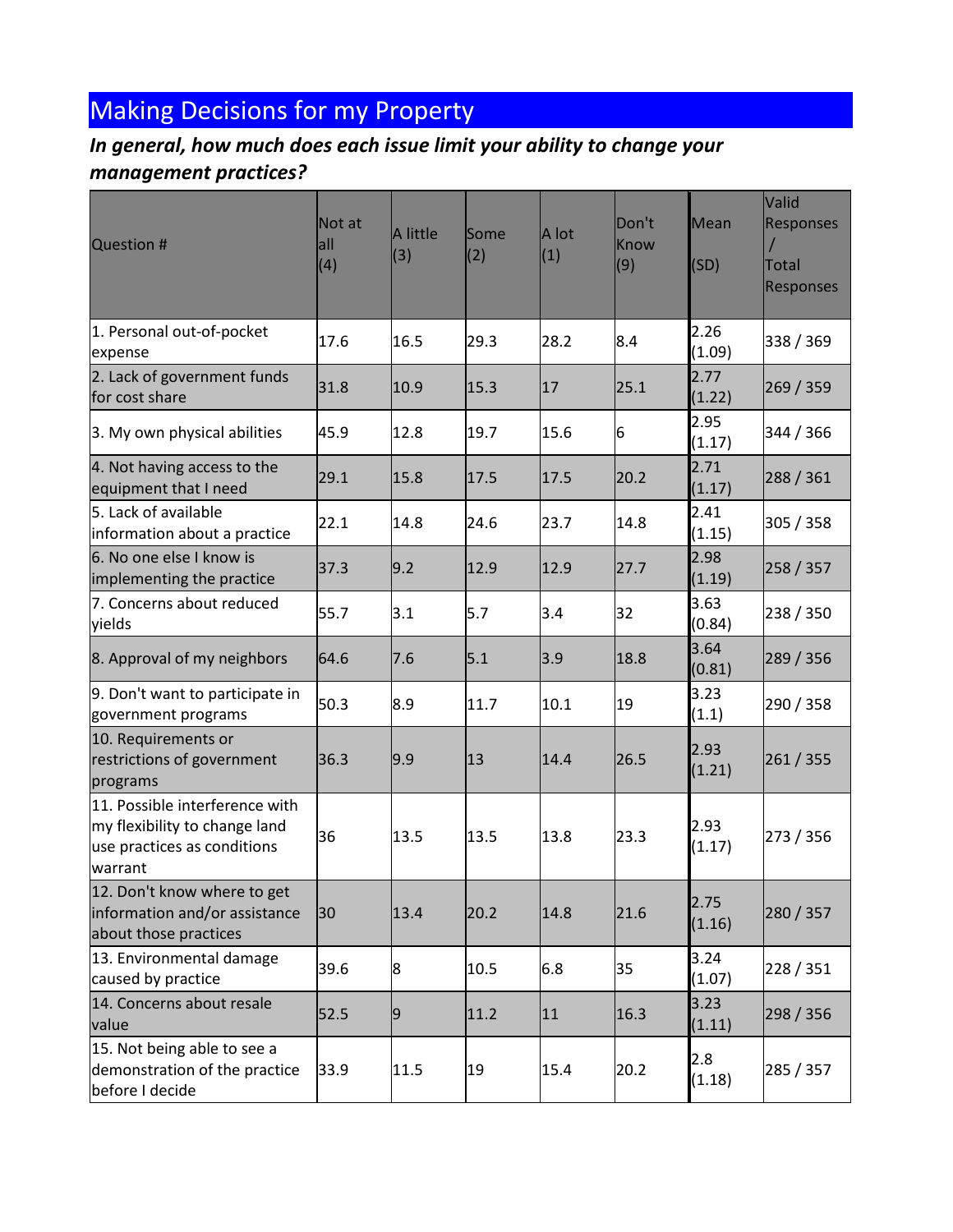### About You

1. Do you make the home and lawn care decisions in your household? (Responses: 389)

**94.1%** Yes **5.9%** No 2. What is your gender? (Responses: 387) **61.5%** Male **38.5%** Female 3. What is your age? (**Mean=62.7**; SD = 13.15; Min = 28; Max = 96; Range = 68; n = 377) 4. What is the highest grade in school you have completed? (Responses: 386) **1.6%** Some formal schooling **15.5%** High school diploma/GED **15.8%** Some college **10.6%** 2 year college degree **25.6%** 4 year college degree **30.8%** Post-graduate degree 5. What is the approximate size of your property? (Responses: 389) **23.9%** 1/4 acre or less **24.2%** More than 1/4 acre but less than 1 acre **22.6%** 1 acre to less than 5 acres **29.3%** 5 acres or more 7. How long have you owned your property in the Betsie River Watershed (years)? (Mean=**16.97**; SD = 8.44; Min = 2; Max = 25; Range = 23; n = 391) 8. Which of the following best describes your property? (Responses: 379) **23.7%** In a town, village, or city

- **40.1%** In an isolated, rural, non-farm residence
- **33.8%** Rural subdivision or development
- **2.4%** On a farm

9. Do you use a professional lawn care service? (Responses: 390)

- **8.5%** Yes, just for mowing
- **2.8%** Yes, for mowing and fertilizing
- **2.6%** Yes, just for fertilizing and pest control
- **3.3%** Yes, for mowing, fertilizing, and pest control

**82.8%** No